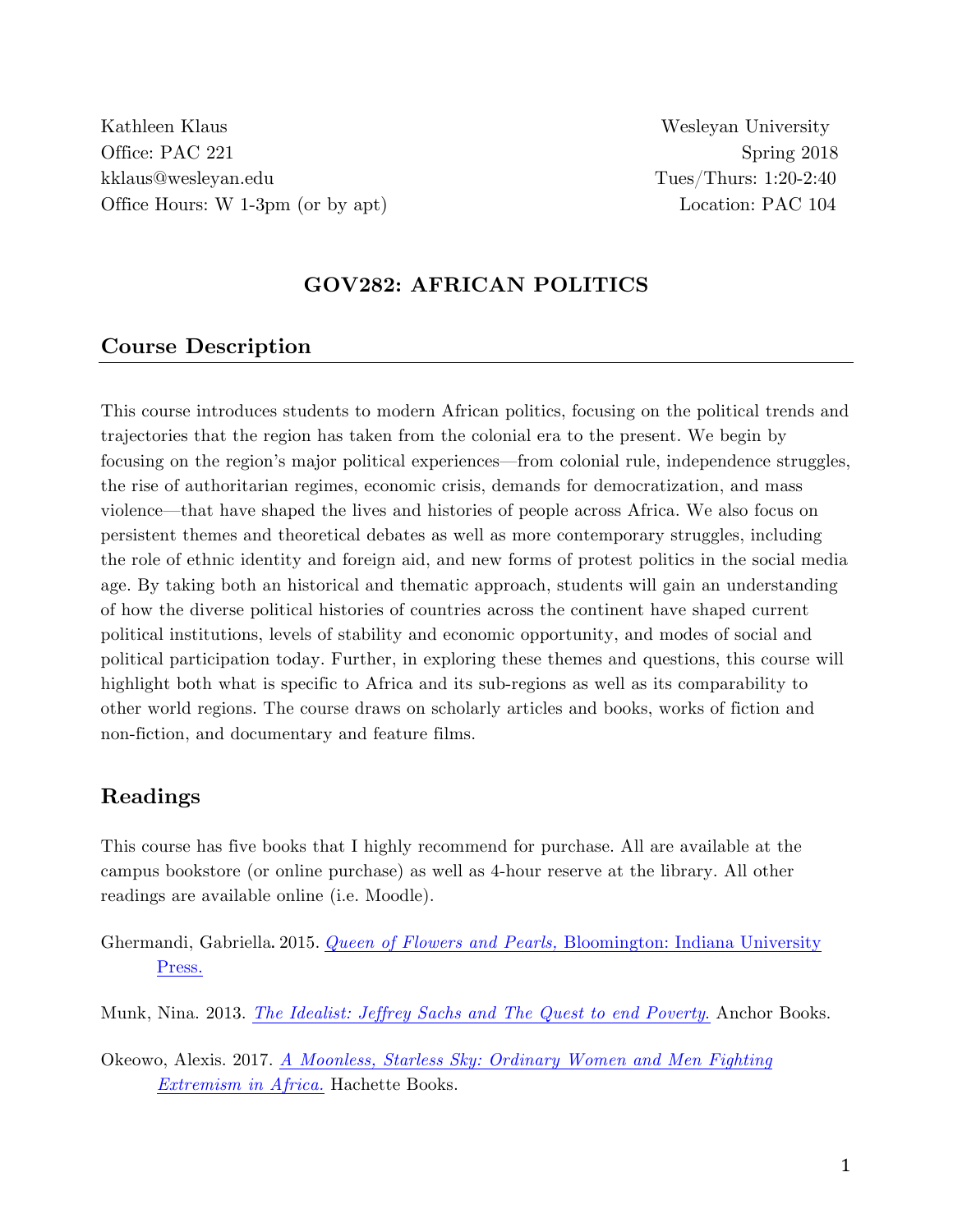Olopade, Dayo. 2014. *The Bright Continent: Breaking Rules & Making Change in Modern Africa*, Boston: Mariner Books.

Young, Crawford. 2012. *The Postcolonial State in Africa: Fifty Years of Independence*, 1960- 2010. Madison: University of Wisconsin Press.

| Assignment             | % Grade | Date              |
|------------------------|---------|-------------------|
| Class Participation    | 15      |                   |
| Map Quiz               | 5       | 2/13              |
| Film review $(2)$      | 15      | See list of dates |
| Book review            | 10      | See list of dates |
| In-Class Mid-Term Exam | 25      | 4/3               |
| Final Take-Home Exam   | 30      | 5/15              |

#### **ASSIGNMENTS & GRADING**

# **1. Participation (15%)**

Students are expected to attend and participate actively in each class. Emphasis will be placed on quality of participation, including responses to the instructor's questions about the readings, as well as the thoughtfulness with which the student engages with other classmates. Students are allowed two unexcused absences.

# **2. Map Quiz (5%)**

A map quiz early in the semester requires students to name each African country and its capital city. I will hand out a map the second day of class. Students may find it useful to practice online. The Washington Post has a good practice 'test': http://www.washingtonpost.com/wp-srv/special/world/do-you-know-africa/

# **3. Film Reviews (15%)**

Students must write two film reviews from among the seven recommended films on the syllabus. Reviews should explain how the film relates to a particular theme or issue in African politics that we have analyzed in class. How for example, does the film portray relations of power between civilians and the state? How effective is this portrayal? What does it capture well or misrepresent? Provide specific examples and scenes from the movie. Discuss major themes in the course materials through references to class discussions and readings. Reviews should be **2-3 pages, doubled-spaced** (12 point, Times New Roman).

#### Films Review Due Dates: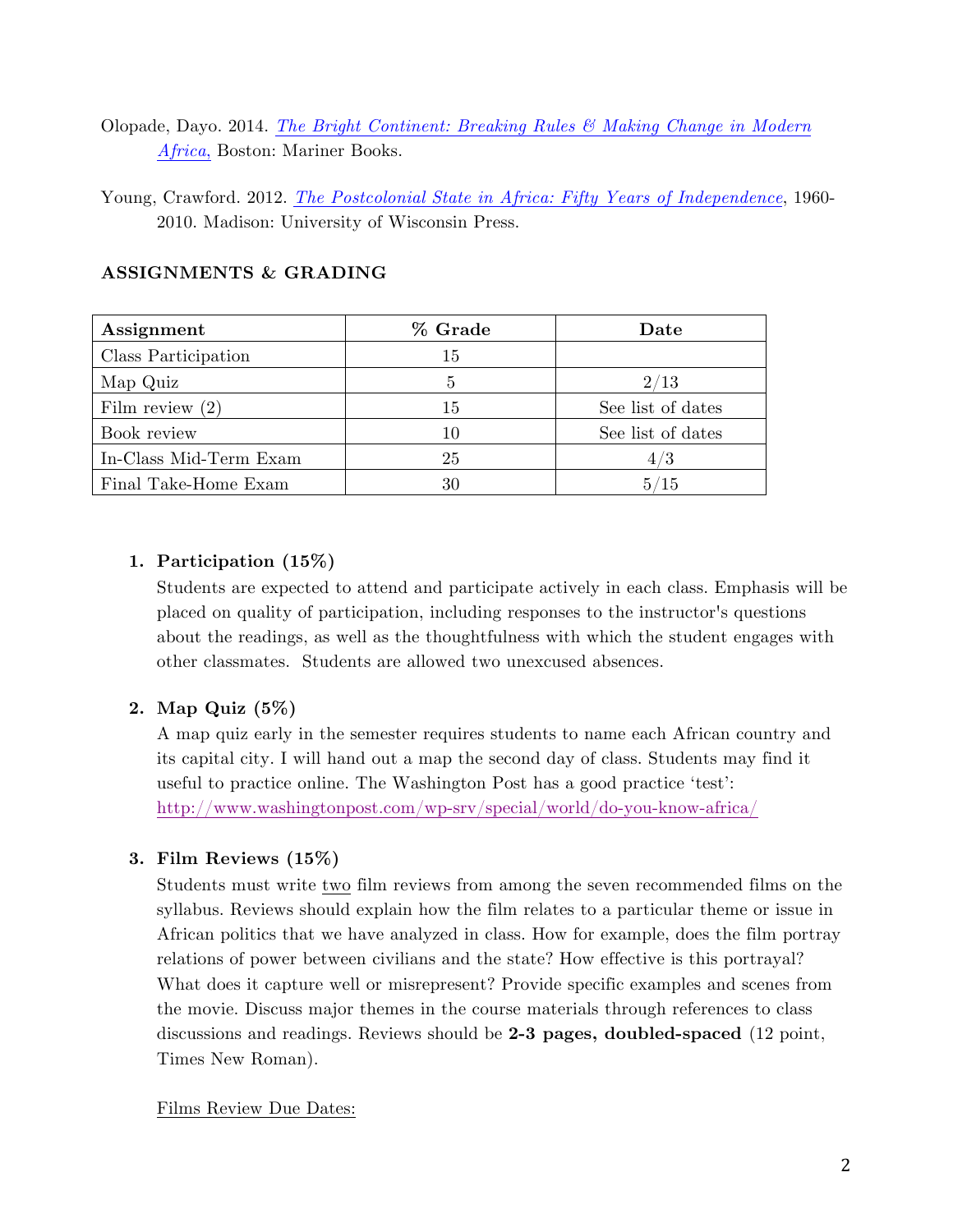- *Lumumba* **(2/20)**
- *T-Shirt Travels* (**3/6**)
- *An African Election* (**3/29**)
- *Kinyarwanda* (**4/10**)
- *The Pearl of Africa* (**4/26**)
- *Miners Shot Downs* (**5/1**)
- *The Land Between* **(5/8**)

#### **4. Book Review**

Students will write one book review of on the book of their choosing (from the list provided below). A specific due date corresponds to each book, depending on the book that the student selects for review. Students should model their reviews off those that appear in the New York Review of Books or a book review in Vox. Students should help explain the importance and message of the book for general audience. The key difference however, is that students need to highlight how the book demonstrates key lessons or themes discussed in the course, explaining how (and to what extent) the author succeeds in demonstrating or revealing a particular argument or theme about political life on the continent (TNR, 12pt, 2-3 pages double-spaced).

Book Review Due Dates:

- Gabriella Ghermandi, *Queen of Flowers and Pearls* **(2/20)**
- Okeowo, Alexis. *A Moonless, Starless Sky (***4/24)**
- Olopade, Dayo. *The Bright Continent (***5/3)**
- Munk, Nina. *The Idealist: Jeffrey Sachs and The Quest to end Poverty* (**5/8)**

# **5. Final Paper**

A final paper is due the first day of exam period, on **5/15**. This final exam paper is a 7-page response to 1-2 essay questions. Students will receive essay prompts the final day of class. More information will be provided as the exam approaches. Essays are due via Moodle at **5/15, at 11:59pm.**

#### **COURSE POLICIES:**

Students are expected to complete all readings, attend all classes, and participate actively. All assignment must be turned in before class via Moodle (hardcopy versions are also accepted). Extensions and incompletes will not be granted under any circumstances other than significant and verifiable personal emergencies or other extenuating circumstances. In such cases, please provide documentation from your class dean or health care professional.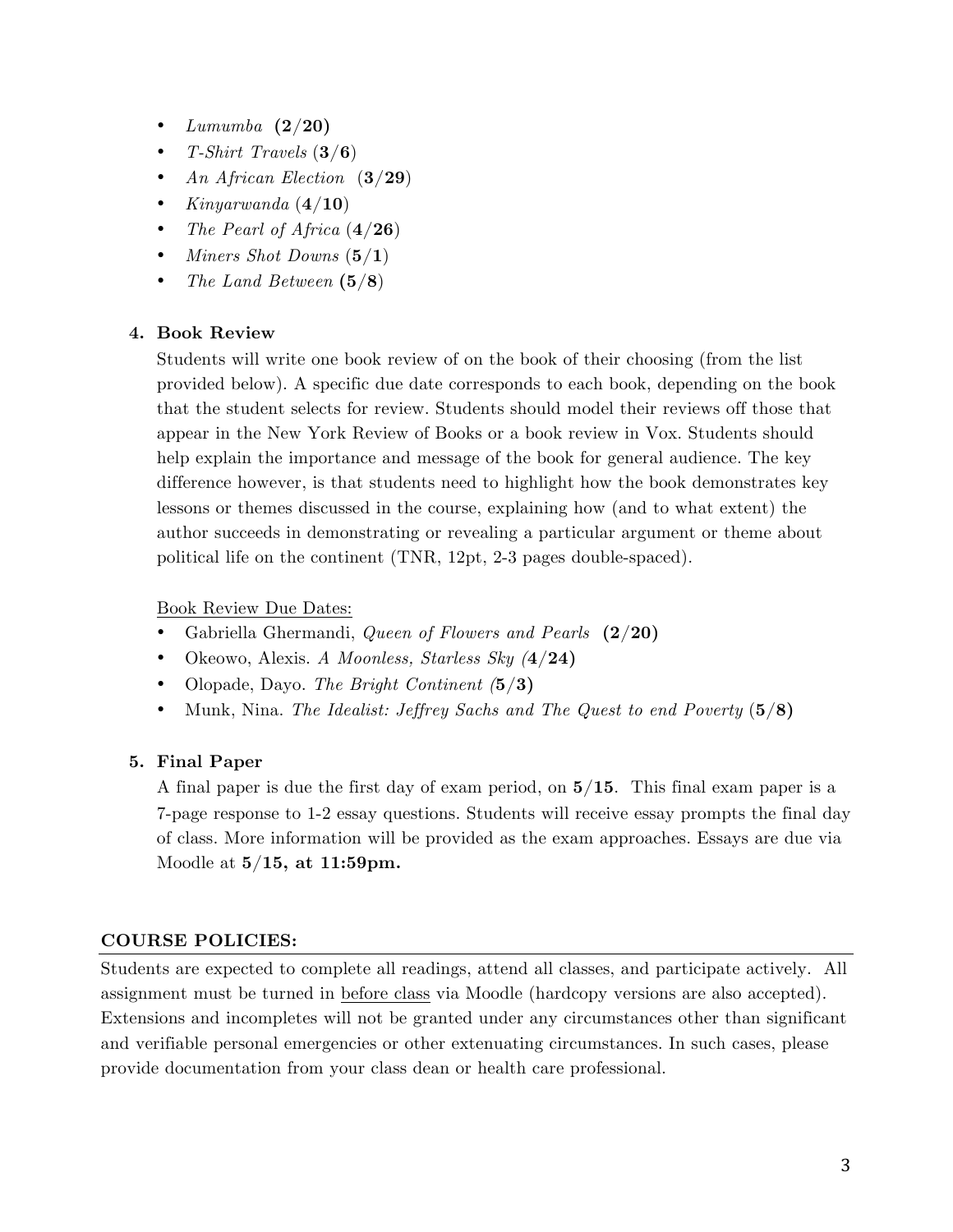**Do not plagiarize**. You must properly cite all your sources. Please consult a reference librarian, someone at the Writing Workshop, or ask me if you have any questions about sources and citations. Failure to cite properly is a form of plagiarism. You must adhere to all aspects of the Wesleyan Honor Code.

#### **1. Introduction to African Politics and Society: Images of Africa**

#### **THURS: 1/25**

*Representations of Africa/ Talking about Africa/ Africa is NOT a country…*

- Wainaina, B. 2005. "How to Write about Africa. Some Tips: Sunsets and Starvation are Good." *Granta* 92: pp. 91-97.
- Karen Attiah. August 24, 2017. "The New York Times shows how to fail miserably while writing about Africa"
- Karen Attiah, Washington Post. 12 Jan 2018. "It's not just Trump: Western media has long treated black and brown countries like 'shitholes.'"
- Chimamanda Adichie on What Americans Get Wrong About Africa:

*Visualizing/Re-imagining Africa*

- Kari, A and G. Alandry, "Photo Project: Kroo Bay" (Sierra Leone). http://www.doculab.eu/project/kroo-bay/
- "Rainbow Coalition: African subcultures bursting with color-in pictures." Guardian, 27 July 2016.
- 'Borders Within: Trans-Nigeria Project' (Photo Project)

#### **TUES: 1/30**

- Dayo Olopade, Chap 1: "Orientation: A New Map of Africa"
- Maya Jasanoff, August 18, 2017. "With Conrad on the Congo River."
- Kaplan (1994) "The Coming Anarchy" *The Atlantic Monthly*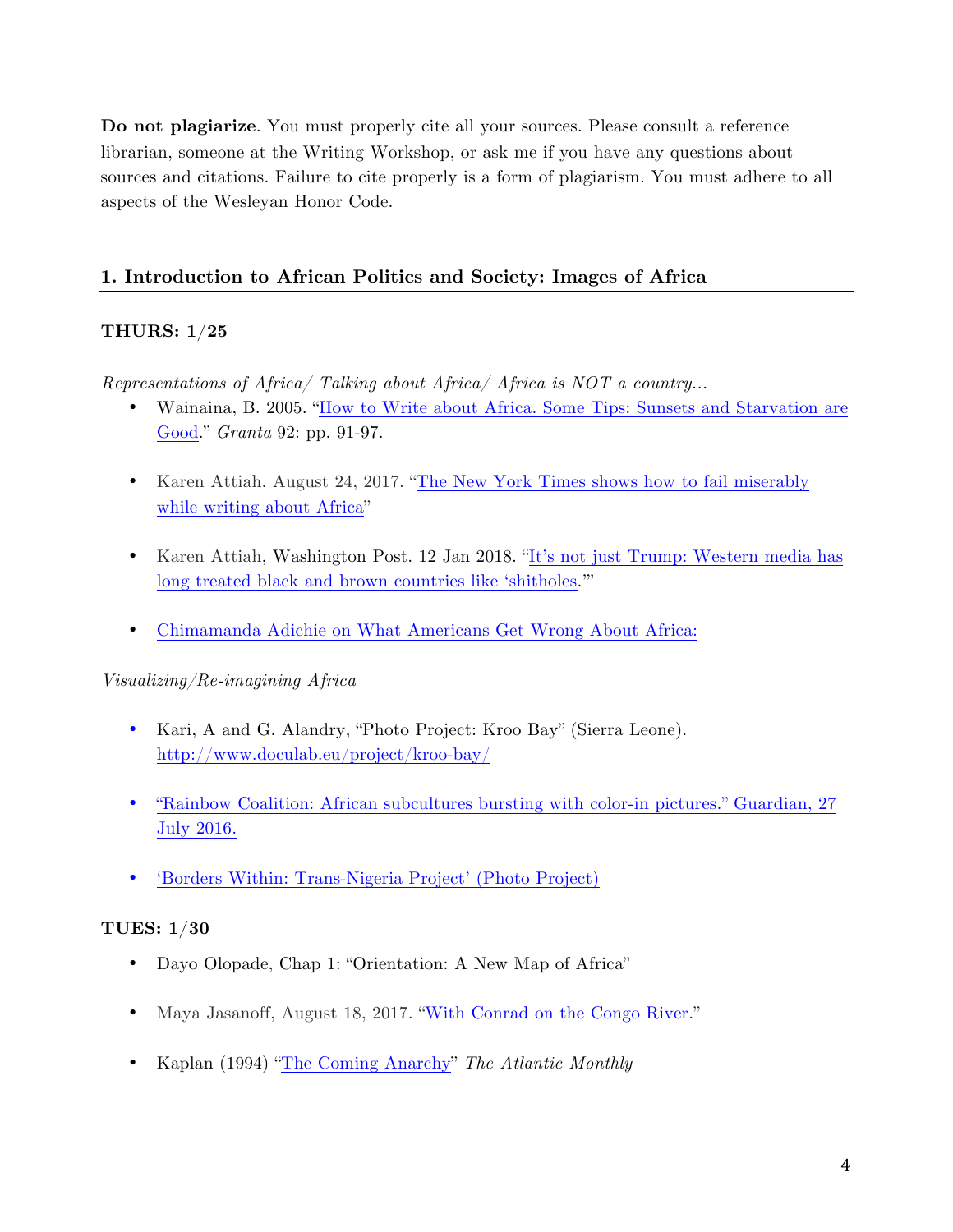- Karen Attiah, July 6, 2016. "Louise Linton just wrote the perfect White-Savior-in-Africa story."
- Amrani, Iman. "Why don't we think of North Africa as part of Africa?" *The Guardian*, Sept 9 2015.

# **2. Legacies of Slavery and Colonial Rule**

# **THURS: 2/1**

*Pre-colonial African States and the Slave Trade*

- Herbst, Jeffrey. 2000. "Power and Space in Pre-Colonial Africa." In *States and Power in Africa*. Princeton, NJ: Princeton UP. pp 35-57.
- Nathan Nunn and Leonard Wantchekon. 2011. "The Slave Trade and the Origins of Mistrust in Africa" *American Economic Review* 101 (December): 3221–3252

# **TUES: 2/6**

*Scramble for Africa and Onset of Colonialism*

- Al-jazeera Documentary: Africa States of Independence The Scramble for Africa.
- Gabriella Ghermandi, *Queen of Flowers and Pearls, Part 1 (*Novel about Ethiopia)

#### *Recommended:*

• Jomo Kenyatta. 1965. *Facing Mount Kenya*. New York: Vintage Books. Chapter 9

# **3. Colonial Rule and the Struggle for Independence**

# **THURS: 2/8**

*Colonialism*

- Gabriella Ghermandi, *Queen of Flowers and Pearls (Part 2)*
- Englebert, Pierre & Kevin Dunn, *Inside African Politics* (Chap 2)

#### *Recommended:*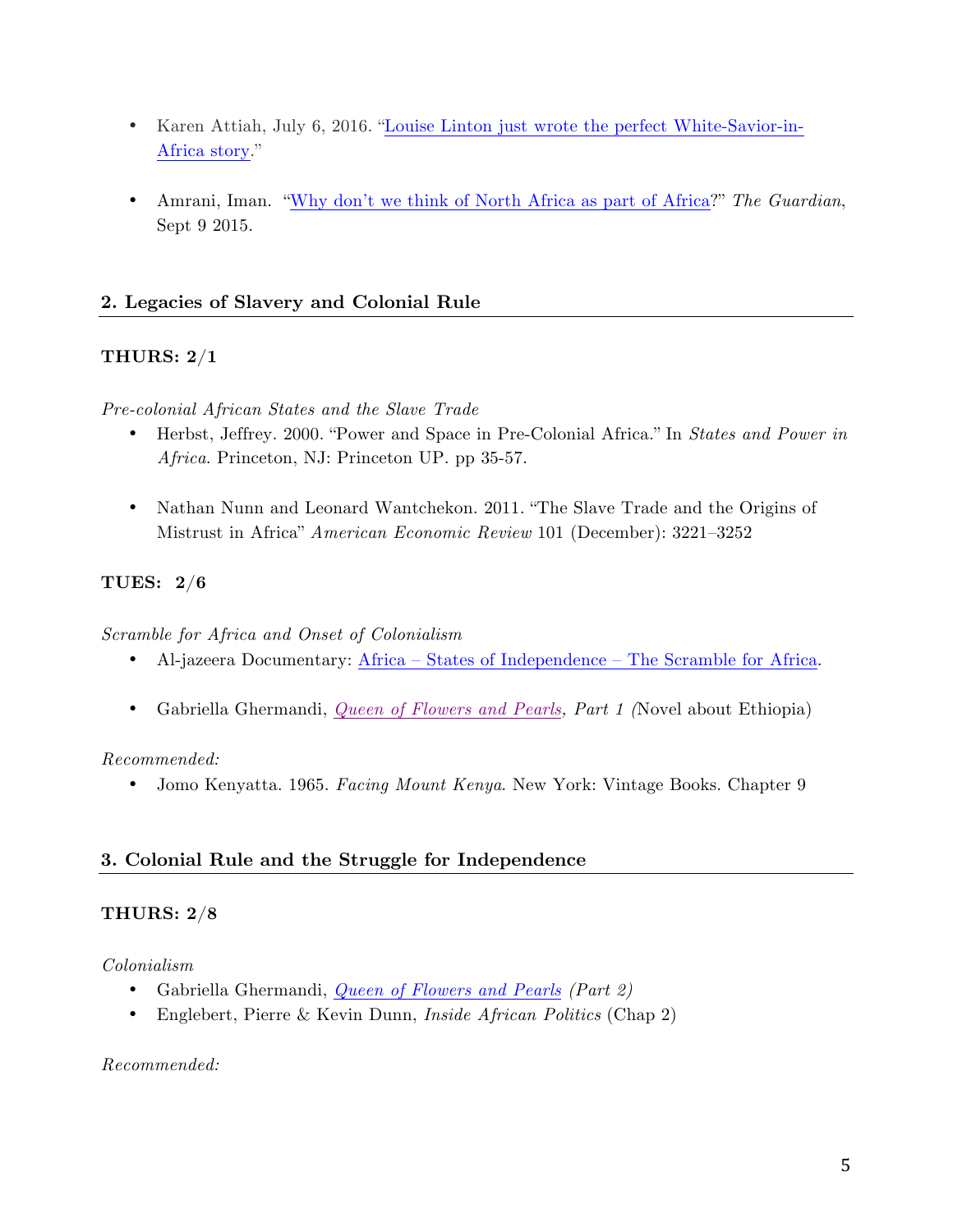• Mamdani, Mahmood (1996) *Citizen and Subject: Contemporary Africa and the Legacy of Late Colonialism.* Princeton: Princeton University Press, Chapter 1-2.

# **TUES: 2/13**

#### *The Anti-Colonial Struggle:*

- Branch, A. & Z. Mampilly (2015) Chap 2: "Mobs of Mobilizers: Nkrumah, Fanon, and Anti-colonial Protest," in *Africa Uprising: Popular Protest and Political Change*.
- Sarah R. Dorman (2016). *Understanding Zimbabwe: From Liberation to Authoritarianism*. Chapter 2 ("the Politics of Liberation").

#### Recommended:

• Peter K. Ekeh, "Colonialism and the Two Publics in Africa: A Theoretical Statement," Comparative Studies in Society and History 17:1 (January 1975): 91-112

# **\*Map Quiz\***

#### **4. Independence, Nationalism, and Re-Building the State**

#### **THURS: 2/15**

- C. Young. Chap 3: "Decolonization, The Independence Settlement, and Colonial Legacy," In, *The Postcolonial State in Africa*.
- Kenneth Kaunda. 1962. Zambia Shall be Free, London: Heinemann. Chapter 17, "A Year of Decision."

#### Film: *Lumumba*

# **TUES: 2/20**

- Young, C. Chap 4: "The Road to Autocracy: Breakdown of the Decolonization Settlement," In, *The Postcolonial State*.
- Schatzberg, Michael G. "Power, Legitimacy, and 'Democratisation' in Africa." *Africa* 63.04 (1993): 445-461.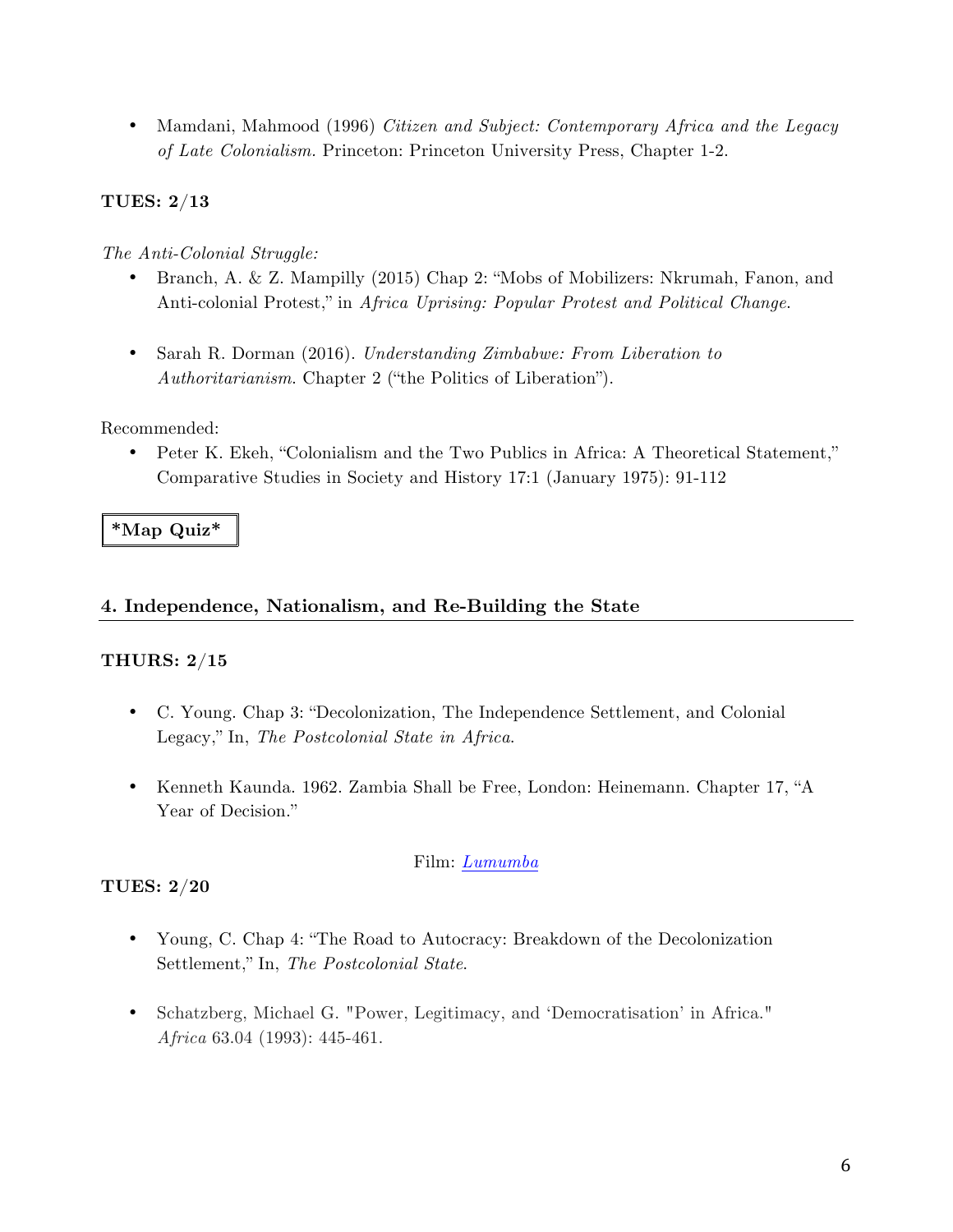• "Uganda Lifts an Age Limit, Paving the Way for a President for Life," *New York Times*, Dec 20 2017.

# **5. Practices of Power: Patronage and Customary Authority**

# **THURS: 2/22**

- Bratton, Michael and Nicholas van de Walle. 1997. "Neopatrimonial Rule in Africa," Chapter 2, pp. 61-82, in *Democratic Experiments in Africa: Regime Transitions in Comparative Perspective*. Cambridge, UK: Cambridge University Press
- Baldwin, Kate. 2015. *The Paradox of Traditional Chiefs in Democratic Africa.* Chap 1.
- Paller, Jeffrey W. 2014. "Informal Institutions and Personal Rule in Urban Ghana." *African Studies Review* 57(3): 123-142.

# **6. Hard Times: The Debt Crisis and Structural Adjustment**

# **TUES: 2/27**

- Van de Walle, Nicolas, *African Economies and the Politics of Permanent Crisis,* Ch. 1 (skim chap 2)
- Leonard, David and Scott Straus (2003). *Africa's Stalled Development: International Causes and Cures*. Chap 2.

# **THURS: 3/1**

- Olopade, Chap 3: "Fail States: Why African Government Hasn't Worked"
- Branch & Mampilly: Chap 3: "A Democratic Transition? Anti-austerity protests and the limits of reform"

Film: "T-Shirt Travels"

# **7. Social Identities: Ethnicity, Citizenship, and Belonging**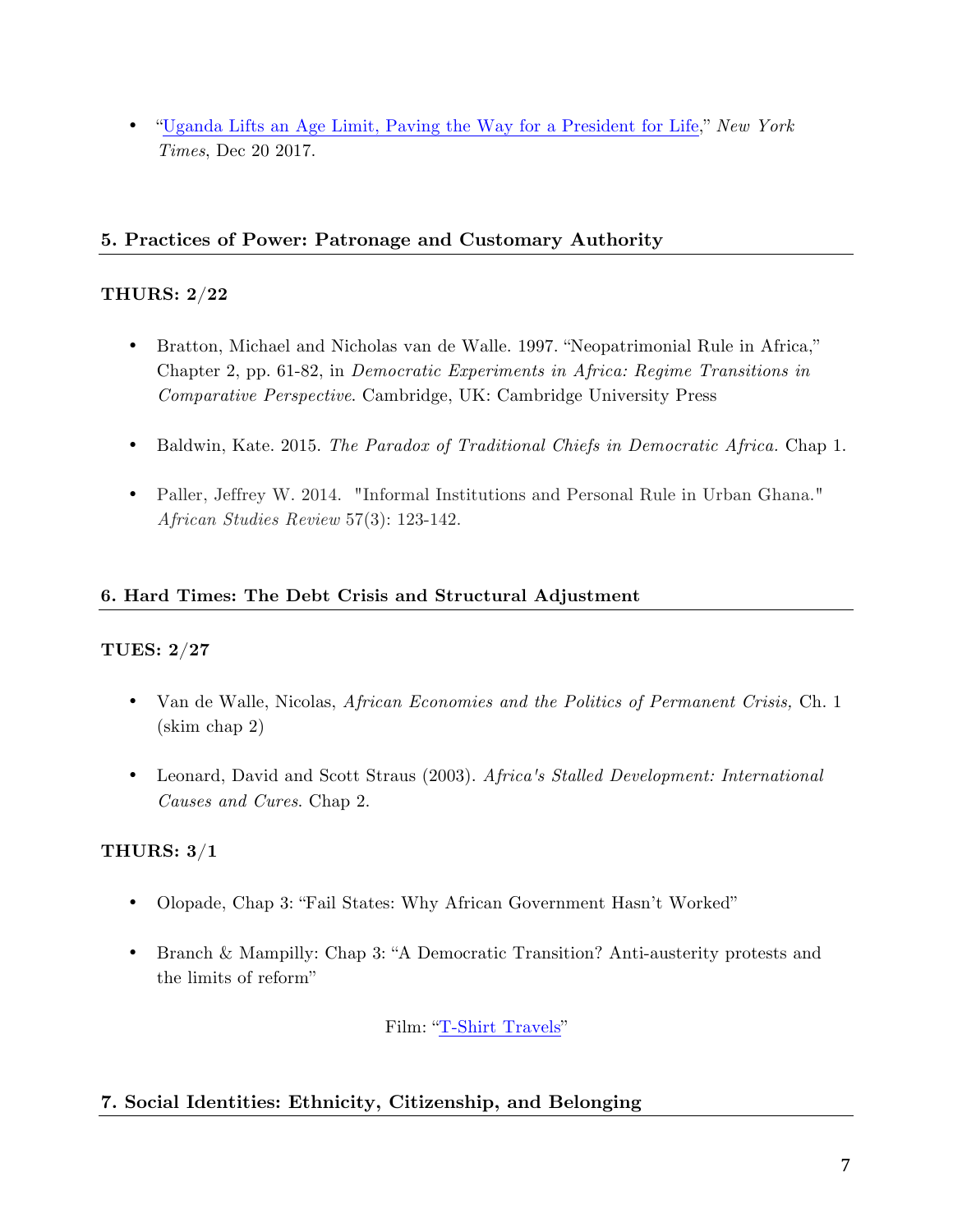#### **TUES: 3/6 - Ethnicity & Race**

- Ndegwa, Stephen N. 1997. "Citizenship and ethnicity: an examination of two transition moments in Kenyan politics." *American Political Science Review,* 91(03): 599-616.
- Robinson, Amanda. (2014) 'National Versus Ethnic Identification in Africa: Modernization, Colonial Legacy, and the Origins of territorial Nationalism', *World Politics*, 66(4): 709–746.

#### *Suggested*:

- Posner, Daniel. 2004. The Political Salience of Cultural Difference: Why Chewas and Tumbukas are Allies in Zambia and Adversaries in Malawi. American Political Science Review 98 (4):529–45*.*
- Verwey, Cornel, and Michael Quayle (2012): "Whiteness, racism, and Afrikaner identity in post-apartheid South Africa." *African Affairs*, 111 (445): 551-575.
- "One team, one nation: Football, ethnic identity, and conflict in Africa." Afrobarometer Working Paper  $\#$  177 (2017).

# **THURS: 3/8 – Citizenship, Belonging, and Land**

- Boone, Catherine (2007) "Property and Constitutional Order: Land Tenure Reform and the Future of the African State." *African Affairs*, 106(425): 557-586.
- Bøås, Morten. " 'New' Nationalism and Autochthony: Tales of Origin as Political Cleavage." Africa Spectrum (2009): 19-38.

# **[Spring Break: 3/9-3/26]**

# **8. Challenges of Democratization**

# **TUES: 3/27**

*Democracy and Political Participation*

- Zuern, Elke. "Democratization as liberation: competing African perspectives on democracy." *Democratization* 16.3 (2009): 585-603.
- Lindberg, Staffan I. "The surprising significance of African elections." *Journal of Democracy* 17.1 (2006): 139-151.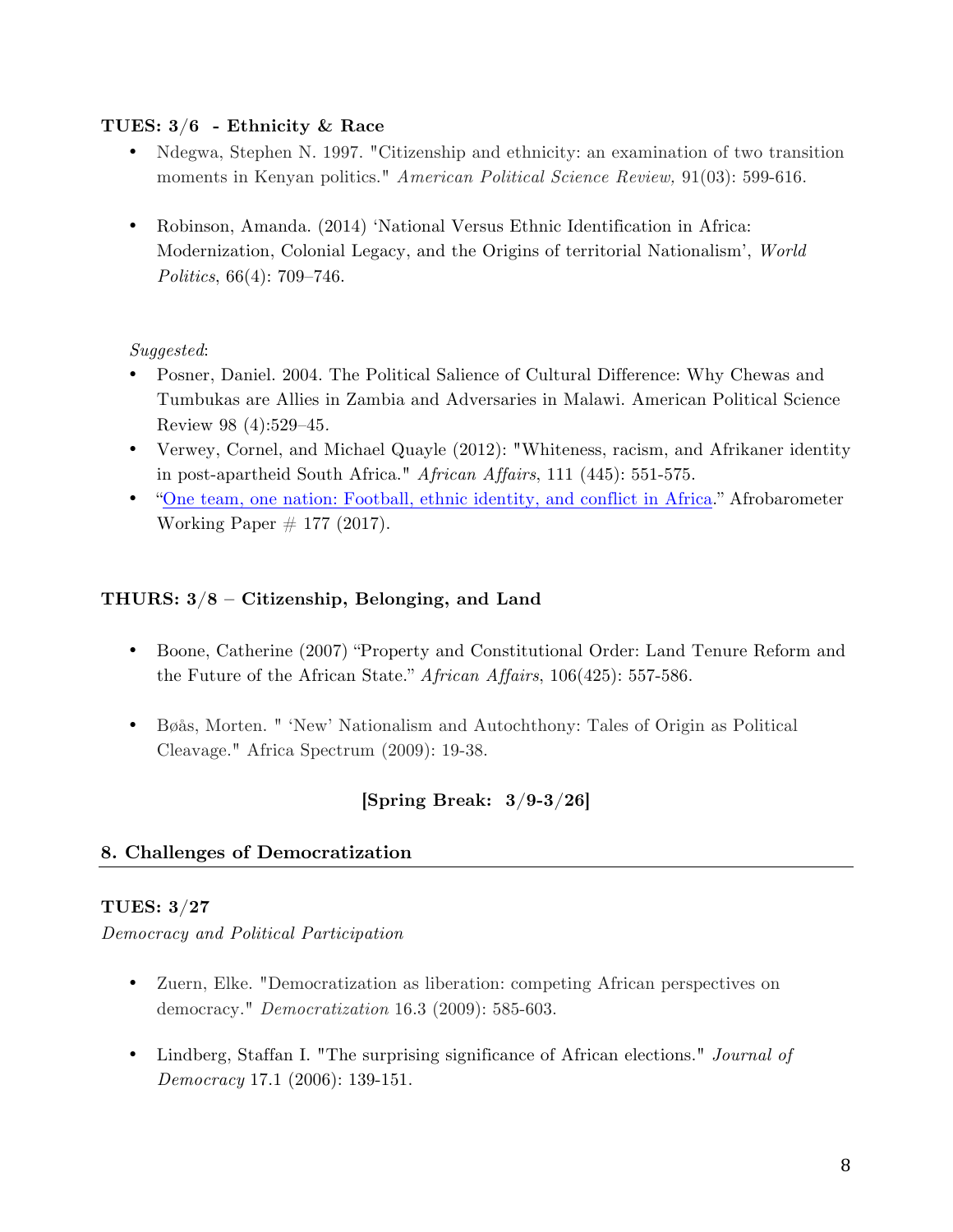#### *Film: An African Election (2010)*

#### **THURS: 3/29**

#### *Elections, Fraud, & Violence*

- Straus, S., & Taylor, C. (2012) Democratization and electoral violence in Sub-Saharan Africa, 1990-2008. In: Bekoe, D.A. (ed.) *Voting in Fear: Electoral Violence in Sub-Saharan Africa*. Washington, DC: United States Institute of Peace, 15-38.
- Dorman, Sarah R. (2016). *Understanding Zimbabwe: From Liberation to Authoritarianism*. Chapter 6 ("the Politics of Exclusion").

**TUES 4/3:** 

**\*\*MID-TERM EXAM\*\***

**THURS 4/5: -** *No Class*

#### **9. Violent Conflict and Genocide**

#### **TUES: 4/10**

- Autesserre, Severine. 2008. "The Trouble with Congo: How Local Disputes Fuel Regional Conflict." *Foreign Affairs* 87(3), 94-110.
- "A LRA Love Story," *A Moonless, Starless Sky (*pgs. 3-29; 123-156).

#### *Suggested:*

• Amony, Evelyn (2015) *I Am Evelyn Amony: Reclaiming My Life from the Lord's Resistance Army. Madison: University of Wisconsin Press.* 

#### **THURS: 4/12**

Mass Violence and Genocide

• Straus, Scott. 2015. *Making and Unmaking Nations: War, Leadership and Genocide in Modern Africa*: Cornell University Press. Chapters 4 (skim); 6; 9.

#### **10. Violent Extremism**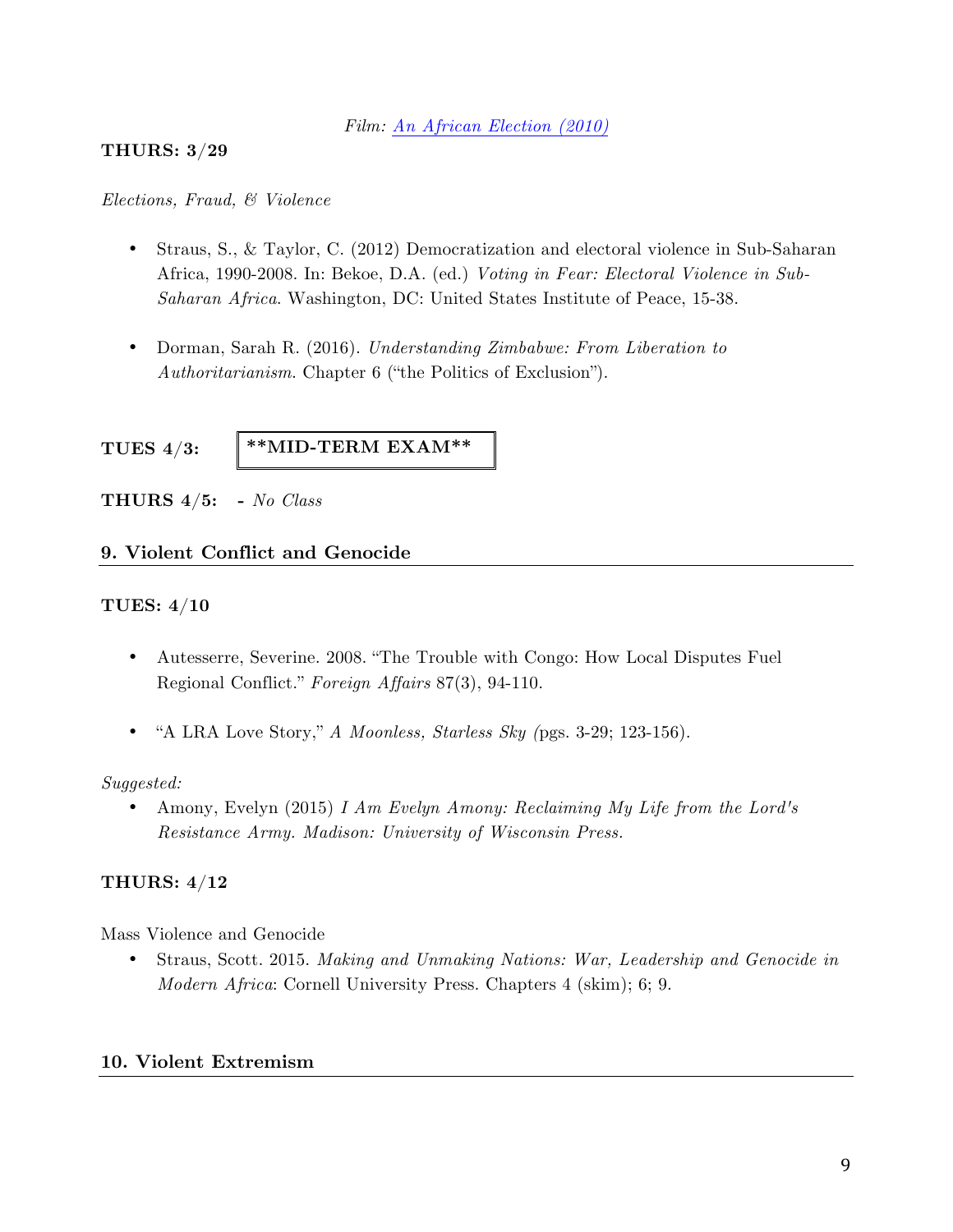# **TUES: 4/17**

*Violence and Extremism: Nigeria and Boko Haram* 

- Nigeria," *A Moonless, Starless Sky (*pgs. 65-100; 184-207).
- "Vigilantism is Flourishing in Nigeria with Official Support." The Conversation, Nov 9 2017.
- "Rescued and deradicalised women are returning to Boko Haram. Why?" Hilary Matfess, *African Arguments*, 1 Nov 2017.

# *Suggested:*

- "Education is Forbidden." Roads & Kingdoms, 19 Feb 2017.
- How to Write about Boko Haram, The Republic, Sa'eed Husaini, April 14 2017.

# **THURS: 4/19**

*Violence and Extremism: Somalia & Al-Shabaab* 

- Council on Foreign Relations: Al-Shabaab
- "Somalia," *A Moonless, Starless Sky (*pgs. 101-122; 208-236).

# **11. Women, Power, and Representation**

# **TUES: 4/24**

- Tripp, Aili Mari. (2015). *Women and power in post-conflict Africa*. Cambridge University Press, 2015. (Pgs 3-33).
- Medie, Peace A. "Fighting gender-based violence: The women's movement and the enforcement of rape law in Liberia," *African Affairs* 112.448 (2013): 377-397.

# *Suggested:*

• Burnet, Jennie E. "Gender balance and the meanings of women in governance in postgenocide Rwanda." *African Affairs* 107.428 (2008): 361-386.

Film: the Pearl of Africa (2016)